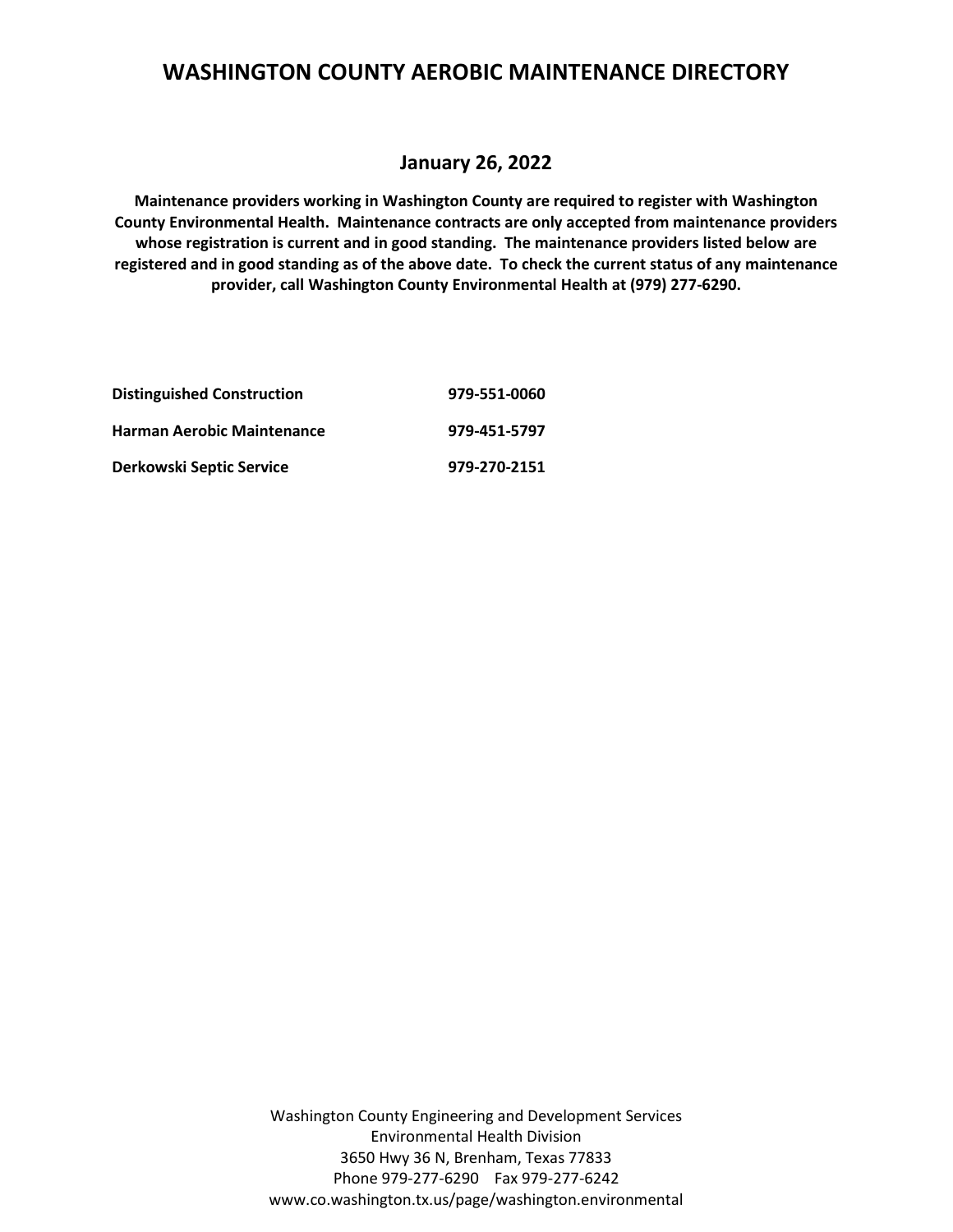| KHR Environmental, LLC713-870-0579 |  |
|------------------------------------|--|
|                                    |  |
|                                    |  |
|                                    |  |
|                                    |  |

**This listing is provided as a public service and is not an endorsement.**